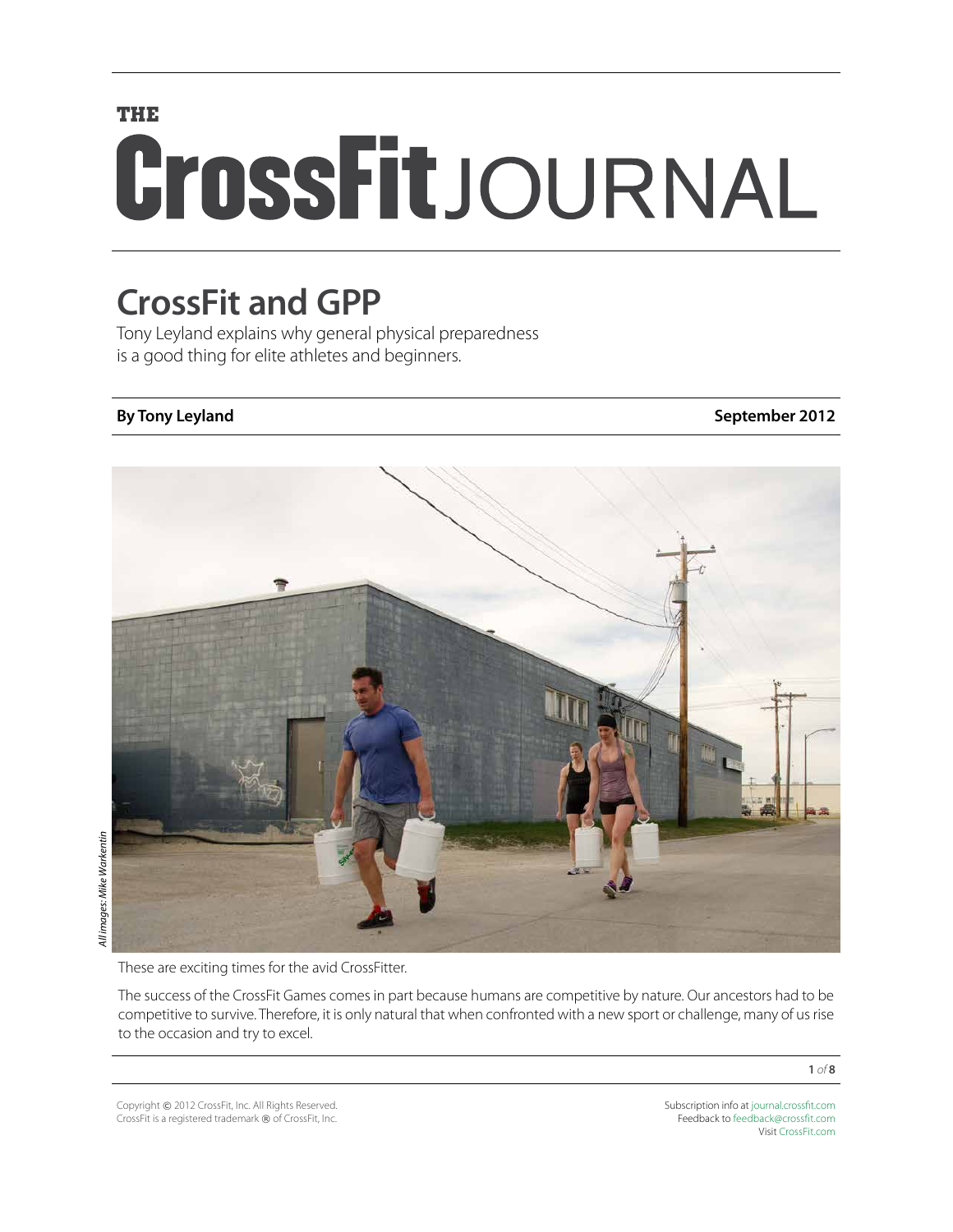

*Whether it's carrying groceries, moving furniture or lifting luggage, sooner or later life is going to get heavy.* 

CrossFit has struck a chord with thousands of athletes worldwide, and it has sparked the interest of athletes who see potential for it to be a semi-professional and even a full professional sport.

I believe the continued growth of the Games, the Reebok sponsorship and the television advertisements have sparked the interest of thousands and thousands of people. Basically, more people will be introduced to a fantastic way of training because of this growth. However, a potential negative aspect of advertisements and Games success is that many will incorrectly view CrossFit as too intense, beyond their capability and as a sport for elite athletes.

I have written this article to provide some basic ammunition to convince people otherwise.

We all know this important quote from the CrossFit.com "What is CrossFit?" page: "Our program delivers a fitness that is, by design, broad, general, and inclusive. Our specialty is not specializing. Combat, survival, many sports, and life reward this kind of fitness and, on average, punish the specialist."

The word "inclusive" is a key component of this sentence.

Put simplistically, as the understanding of CrossFit grows, two large groups of people will view CrossFit as either beyond their capability and/or not relevant to their training needs. One group comprises competitive athletes who think CrossFit workouts are not relevant to their sport. The second and larger group comprises those looking for general fitness, those who are by nature not competitive and those who believe the general misconception that aerobic conditioning is all they need. I propose that these two groups may be difficult for affiliate owners to connect with despite the increased publicity.

I will discuss the benefit of CrossFit training for these two groups somewhat separately despite the obvious fact that the topics I discuss are relevant to both groups. I will make no apologies that this article has a little more personal and anecdotal information than many of my previous exercisephysiology-based articles. One reason for this is that the research in the area of fitness has largely ignored one major benefit of CrossFit training: transfer of training.

Copyright © 2012 CrossFit, Inc. All Rights Reserved. CrossFit is a registered trademark ® of CrossFit, Inc.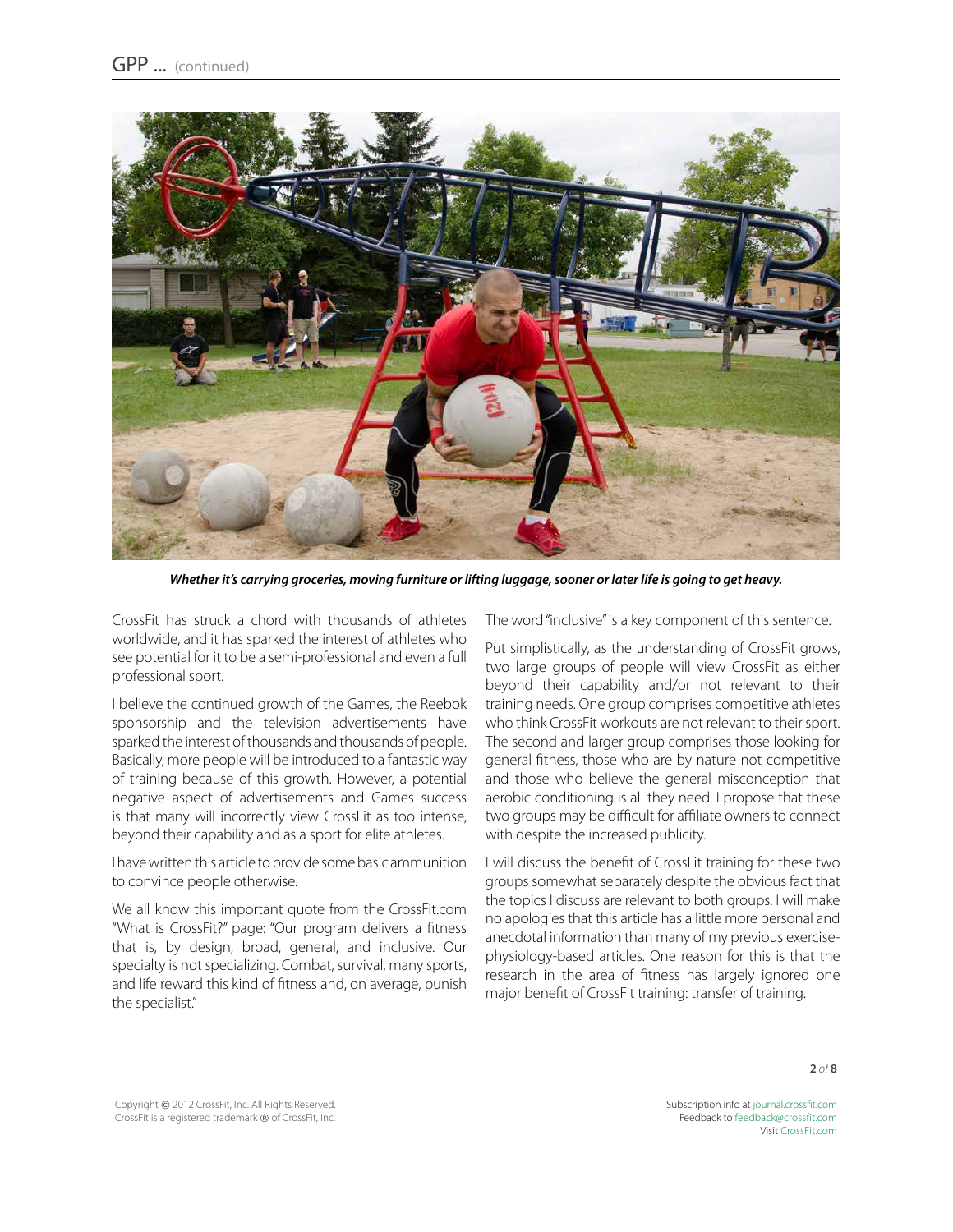

*Becoming a more well-rounded athlete can give elite athletes an edge over their competition.* 

#### **Athletes and General Physical Preparedness**

As stated, many athletes look at CrossFit's "our specialty is not specializing" quote and think the program is unsuitable for athletes specializing in another sport. This is far from the truth. Building a strong work capacity across broad time and modal domains will help all athletes achieve their goals. For non-competitive persons, this broad and general fitness will clearly help them perform their daily activities more easily and reduce injuries. This concept of needing a base of fitness, a non-specialized training program, is often referred to as general physical preparedness (GPP).

This is what Coach Greg Glassman once wrote about GPP on the [CrossFit Message Board](http://board.crossfit.com/showpost.php?p=468892&postcount=515):

- GPP is the most underdeveloped and neglected aspect of athletic training, especially in elite athletes.
- CrossFit produces an unmatched GPP in novice, intermediate, and advanced athletes regardless of their prior training and sport.
- Every athlete we've worked with, from Olympic medalists to UFC legends, has some glaring chink in his/her GPP, and it takes at most two hours, two sessions, on average to find these chinks.
- Fixing these chinks, these deficiencies, has an immediate benefit within your sport and very often in ways not quite obvious mechanically and perhaps metabolically. For instance, more pull-ups make for better skiing and skiers. Upper-body pushing movements make for better rowing and rowers. Anaerobic training is a boon to endurance athletes.
- There's greater margin for improving performance in elite athletes by improving GPP with CrossFit than can be garnered through additional sport-specific training.
- "CrossFit produces a 'ready state' from which more advanced or sport-specific training becomes very efficient." —Mark Twight
- CrossFit will for many sports reduce the total training volume, reduce training injuries, and allow more time for vital sport specific skills and drills.
- CrossFit is more fun and seems more athletic to experienced athletes than does traditional GPP.
- CrossFit has athletes improving their fitness for years beyond, to levels significantly beyond, traditional GPP.
- Sport training and physiology are not so well understood that highly specialized strength and conditioning routines are optimally effective.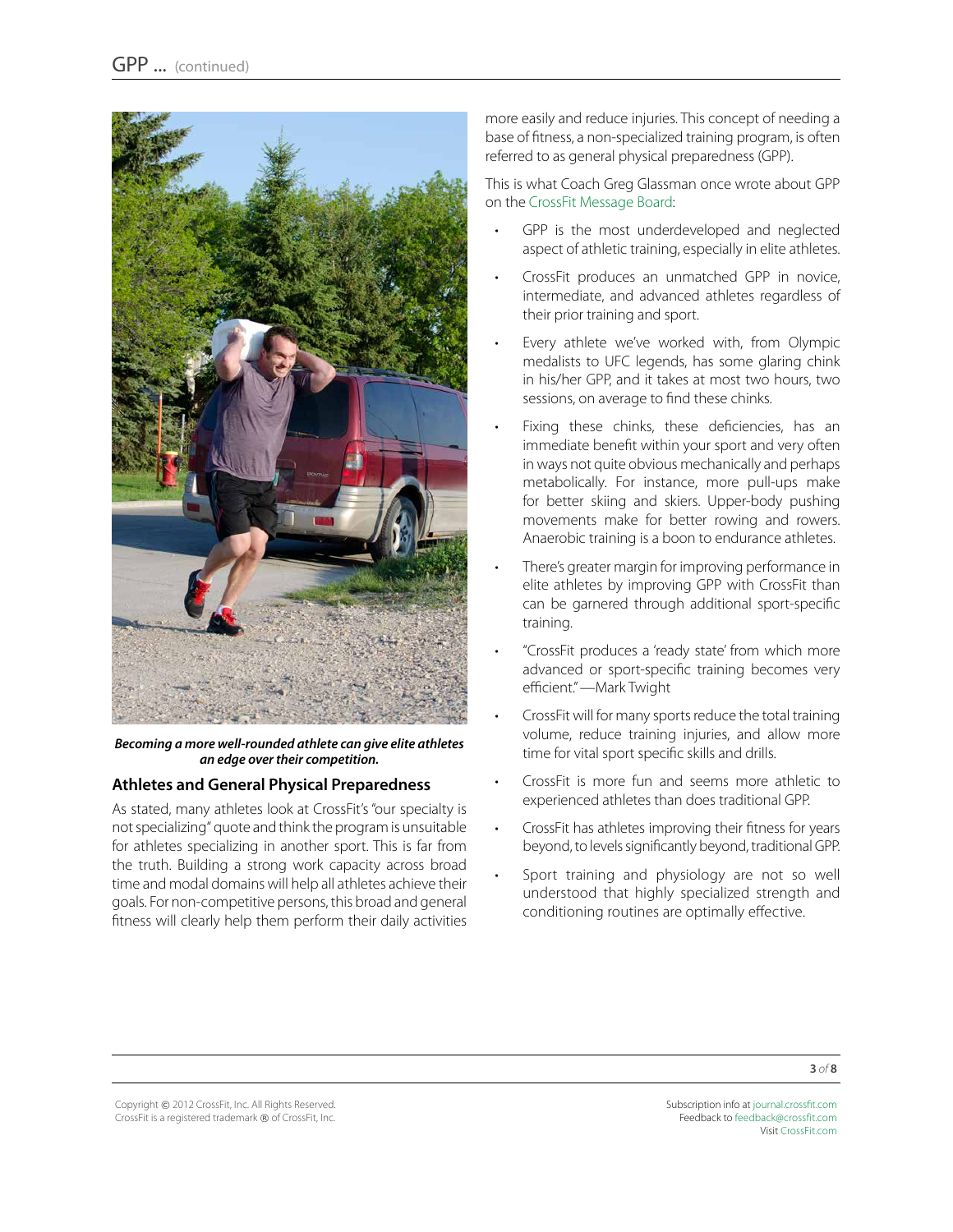There is a lot of truth in these statements that many experts who are not involved with CrossFit would support. For example, in 2009 I attended the annual conference of the Canadian Society of Exercise Physiologists and attended a talk on "Philosophy of Training" by Dr. Jay Kearney. Kearney, a 1980 Olympian, returned to the United States Olympic Committee in December 2006. Kearney had previously served the organization for 14 years as a sports physiologist in the Sport Science Division from 1986 to 2000. His expertise was accumulated in a 30-plusyear career focused primarily on optimization of elite-level athletic performance. During this time he has been at 14 Olympics, coached and competed at the international level, and served the needs of coaches and athletes.

> I am not saying that being an elite athlete in a particular sport does not take considerable specialized training. What I am saying is that outstanding GPP will make you a better athlete.

Kearney's talk was a presentation of a series of observations over his career that he called his "tenets of training". I will not repeat all of them here, as some were basic principles that I have discussed in my July 2007 *CrossFit Journal* article [Principles of Physiologic Conditioning.](http://journal.crossfit.com/2007/07/principles-of-physiologic-cond.tpl) However, I have listed several of his observations below that mesh perfectly with those aspects of CrossFit philosophy that all athletes need to understand:

- Athletes tend to do, or prefer most, that type of training they need the least.
- • It takes a larger foundation to build a church than it does to build an outhouse.
- Elite athletes are not grown-up college sophomores.
- Transfer of training adaptation is a vastly underappreciated concept and has been largely ignored in research literature.

I will briefly discuss these four tenets even though some are well understood by the CrossFit community.

We all know that we need to work on our weaknesses, but we equally know that without a coach to push us, we are very good at avoiding our weaknesses. We all like to do what we're good at, but that will not fix deficiencies in our fitness armor. Do I really "want" to do overhead squats? Do I really "need" to do overhead squats?

I am not just a "CrossFitter" in the sense that it is my only sport or exercise regime. I am a competitive tennis player, and I ski a lot during the season. I only recently hung up the soccer boots after playing at the competitive masters level. I'll be honest: if somebody calls for me a tennis game when I was considering doing Fran, the answer will be, "What time shall we meet at the court?" I love sports, I love chasing tennis/soccer/rugby/squash balls, and I love beating people. Having said that, CrossFit is my GPP program; it improves my ability in sport and in life.

When an affiliate owner is trying to convince an athlete to start CrossFit, the athlete often finds it hard to believe that most research has largely ignored GPP. Coach Glassman's statement above is, "GPP is the most underdeveloped and neglected aspect of athletic training, especially in elite athletes."

Dr. Kearney concurs with the statement, "Transfer of training adaptation is a vastly underappreciated concept and has been largely ignored in research literature."



*CrossFit's varied, scalable programming will benefit elite athletes, general fitness enthusiasts and everyone in between.*

**4** *of* **8**

Copyright © 2012 CrossFit, Inc. All Rights Reserved. CrossFit is a registered trademark ® of CrossFit, Inc.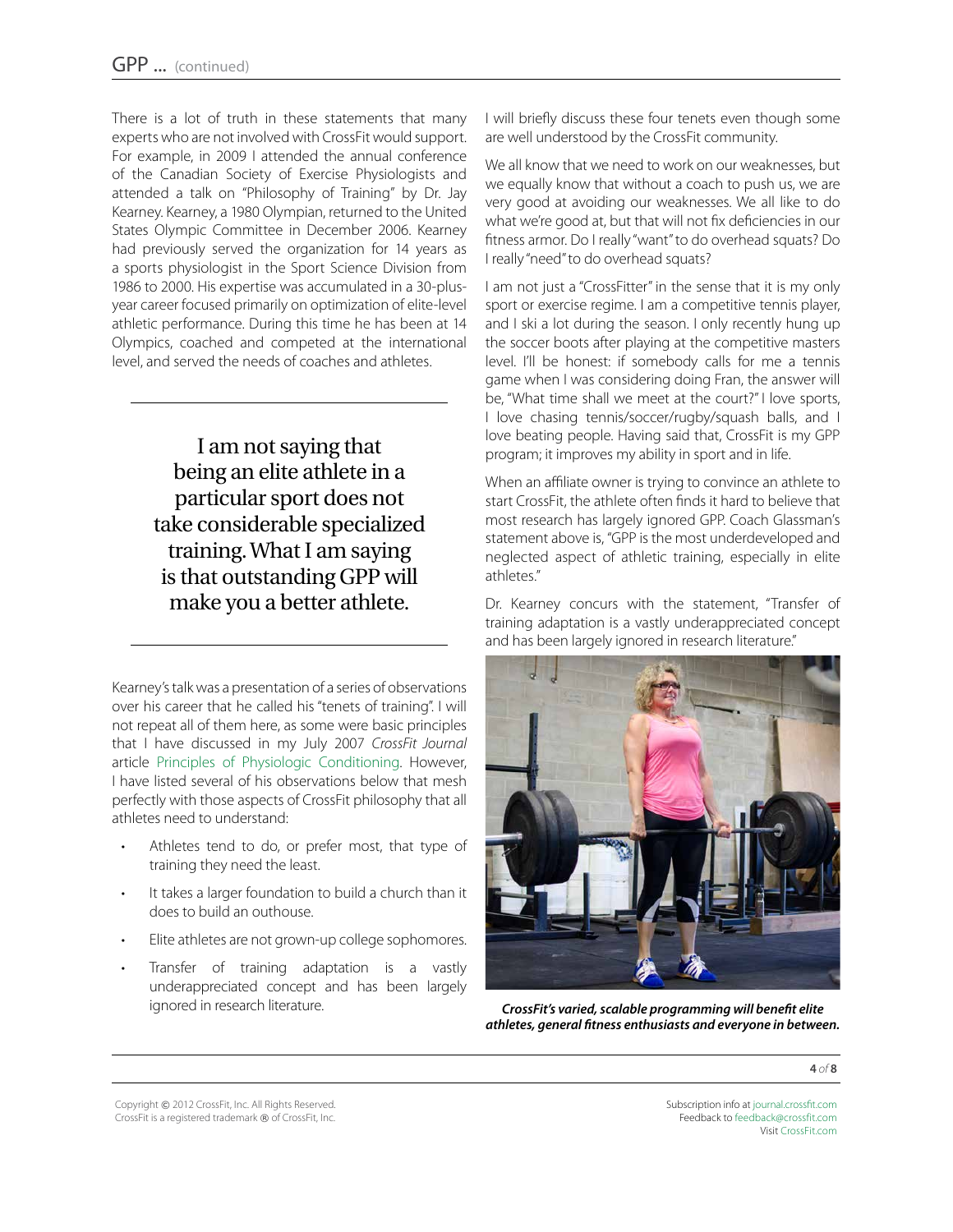

*Speed and agility: two of CrossFit's 10 physical skills neglected by much of the general population.* 

The question many of my students ask is "how can that be?" The answer is quite simple. How can I prove having more pull-ups will improve the performance of the soccer players I coach? I can do a study to show this or that particular training regime will improve pull-ups, but being better at a sport is impossible to directly measure due to the myriad variables that are relevant to sport success. So the simple truth is researchers have largely ignored transfer of training or have measured narrow aspects of this phenomenon.

For example, I can easily do a study to show weight training improves an athlete's tennis-serve velocity as that is a single, easily measureable variable. However, the fact that CrossFit trains so many aspects of physical performance required by a tennis player means it is difficult to truly "prove" the outstanding GPP delivered by CrossFit will make you a better tennis player. We all know that with CrossFit the whole is greater than the sum of the parts, and this, too, is hard to study.

I am not saying that being an elite athlete in a particular sport does not take considerable specialized training. What I am saying is that outstanding GPP will make you a better athlete. The wonderful aspects of CrossFit Football, CrossFit Endurance and other CrossFit programs is that they realize the benefit of outstanding GPP: they are trying to specialize their athletes from a big foundation (building a church not an outhouse).

Another aspect of the research that has confused the study of human performance is that many studies have not used committed and skilled athletes. As Kearney puts it, "Elite athletes are not grown-up college sophomores." Beware of research conducted on college students and that claims to be relevant to elite athletes, Marines, firefighters or anyone who isn't a college student.

If you look at elite CrossFit athletes training, it's clear that the amazing physiological response to CrossFit programming is enhanced due to the psychological drive and commitment required to perform the WODs. You can get huge fitness improvements in a sedentary individual with a pretty average training regime, and for this reason the research is littered with studies showing mediocre programs getting results. As Coach Glassman's ninth point above states, CrossFit coaches have observed already very fit athletes increasing fitness levels for many years when following CrossFit programming. Even at the age of 56, I have found some aspects of my fitness have improved over the six years I have been doing CrossFit programming, while other components in which I was already very conditioned have hardly suffered by less specialization.

### **General Population and General Physical Preparedness**

I think the above discussion is a strong argument for athletes not to over-specialize and to pay attention to GPP. Therefore, I think it goes without saying that the rest of us should focus on GPP. If you are not a specialized athlete, your training should be aimed at keeping you healthy and prepared for the variety of challenges life will often throw at you. Unfortunately, many individuals with no aspirations to be competitive athletes train only in one or two physical skill areas and only in the oxidative energy system. Hence, they become specialized without intending to. Many others just lift weights and are only fit to lift weights. The net result is that many of the exercising public totally ignore, or are unaware of, the need for GPP.

**5** *of* **8**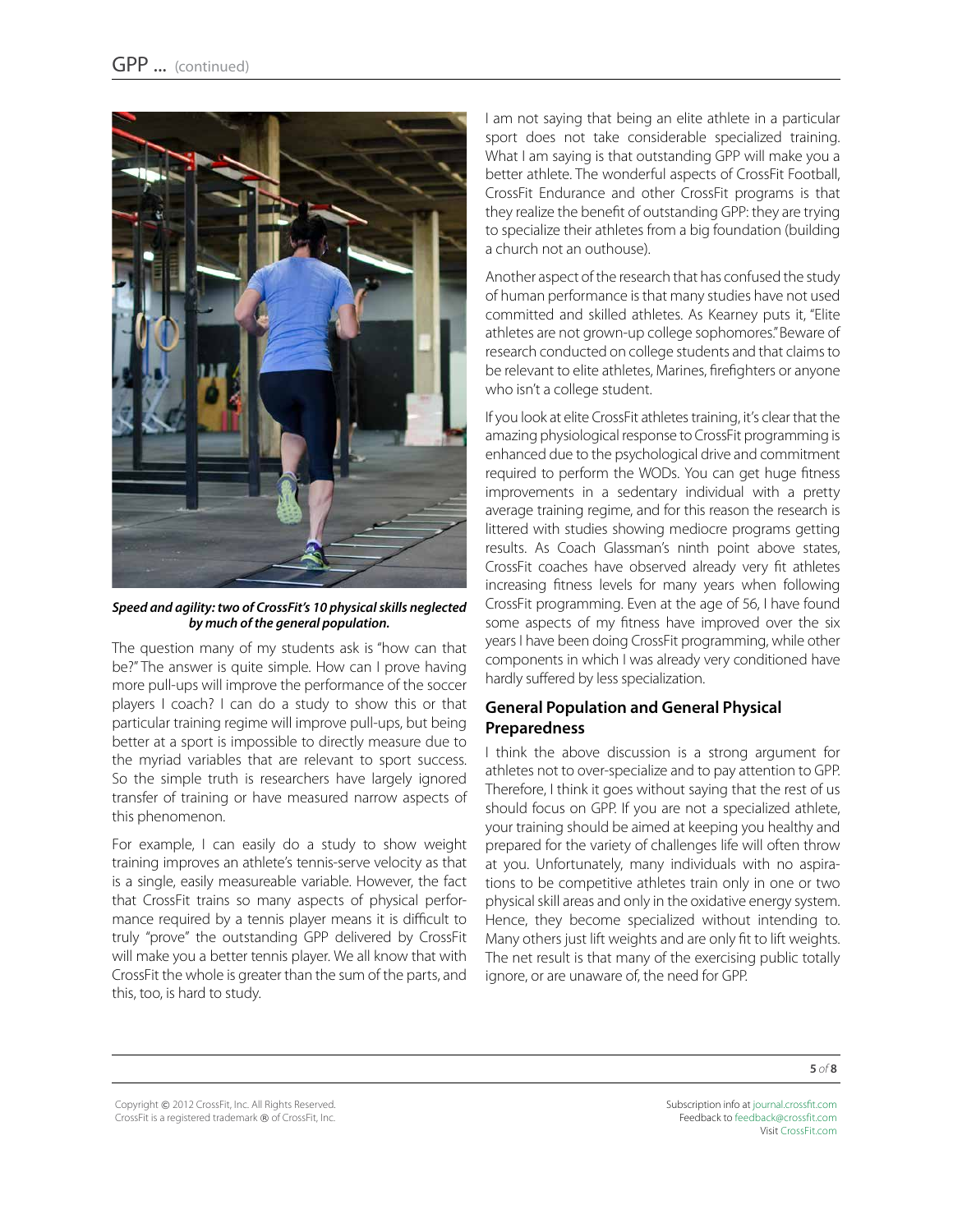

#### *Figure 1: Hypothetical performance curve.*

A strong argument to make when suggesting a non-athlete try CrossFit is that there are diminishing returns when you keep doing the same thing over and over. Figure 1 is a simplified version of a graph Mark Rippetoe presented in his September 2007 *CrossFit Journal* article [Strong Enough?](http://journal.crossfit.com/2007/09/strong-enough-by-mark-rippetoe.tpl) This is a hypothetical graph showing how athletes progress toward their genetic potential in any given activity. I say "hypothetical" because, although we know the general shape of such curves, we cannot claim to know the exact steepness of the curve related to training years. However, I believe the curve should convey the basic concept—fast progress early in training as a novice, and increasingly slower progress as you improve toward an elite performance level (in fact, any progress is hard to achieve at the elite level).

Figure 1 could represent any activity. The Y-axis could be your genetic potential for the press or your 10-kilometer run time. You could draw literally an infinite number of these curves for any activity and power output. However, it is not possible get very close to the limit of your genetic potential in all of these activities. Nobody can run a 2.5-hour marathon and deadlift 700 lb. It is simply not possible to get really close to your genetic potential in such vastly different events for several reasons:

other endurance workouts, may catabolize some muscles and would therefore be detrimental to someone wanting to be as strong as possible. You literally use some of your muscle for fuel during really long endurance events.

- Building upper-body musculature is going to add weight, and moving that weight around the track or over a mountain is going to be harder and will slow you down. Alberto Contador, the winner of the 2007 and 2009 Tour de France, was at that time 5-foot-9 and 135 lb.—great statistics for getting over mountains, but don't ask him what weights he uses for deadlifts or back squats! Having said that, even cyclists climbing mountains can benefit from a good GPP base.
- At the cellular level, concentrations of aerobic and anaerobic enzymes cannot both be maximized.
- Training some energy systems and some muscle groups detracts from training others. There aren't enough hours in the day to maximize everything, and even if there were, your body would be too fatigued to continue training.
- Long-distance aerobic work, like marathons and I am simply stating that you will not be close to your

Copyright © 2012 CrossFit, Inc. All Rights Reserved. CrossFit is a registered trademark ® of CrossFit, Inc.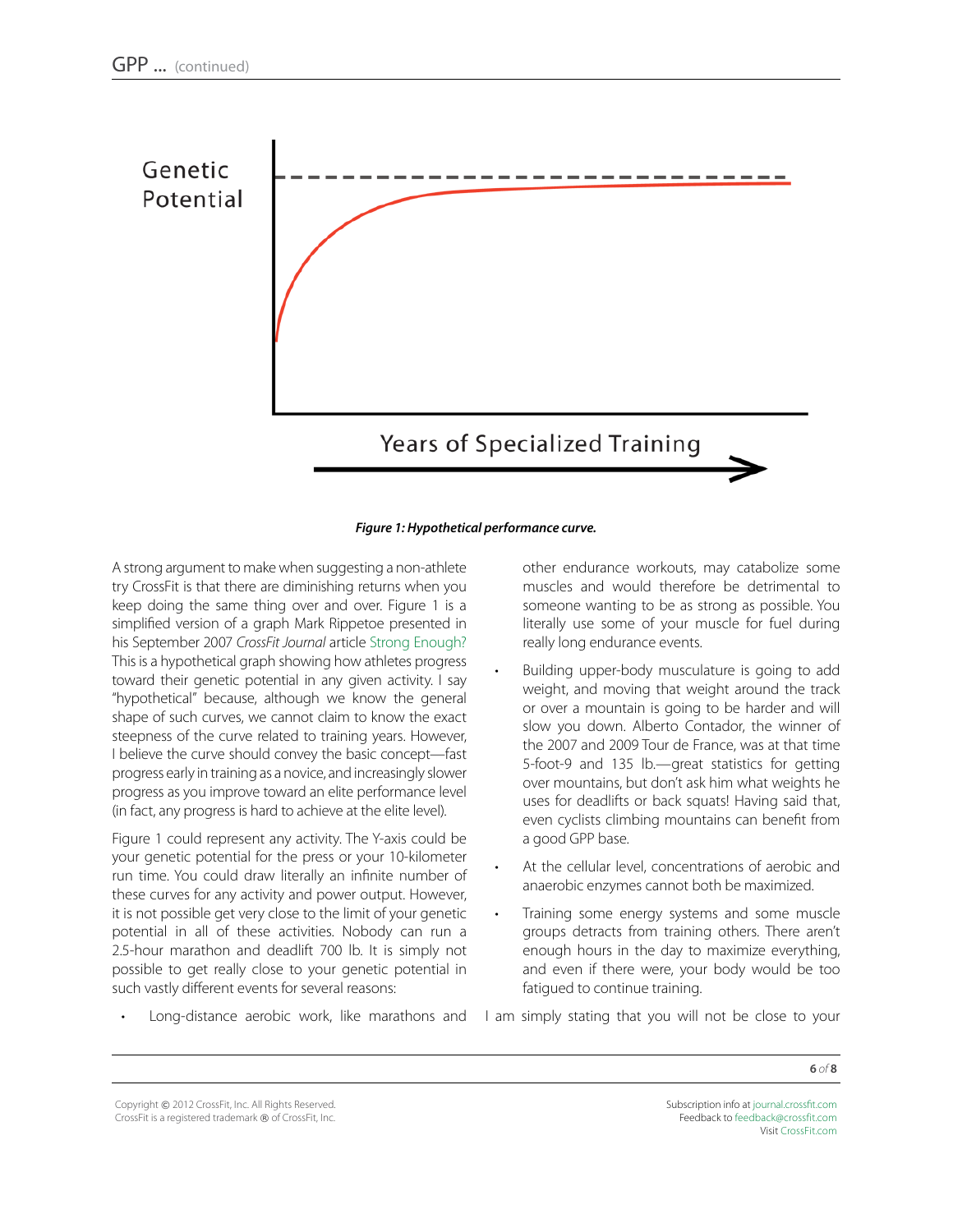genetic potential in any specific activity if you embrace CrossFit. That may sound like a negative comment, but it isn't. Although we can be rightly amazed at the genetic potential of the very best, these performances come at a huge price. For example, the world record for the 10-kilometer on the track is 26:17.53 (the female world record is 29:31.78). Can you imagine what these individuals can clean and jerk? Some humans can bench more than 1,000 lb. (not without a crazy bench-press suit, but that is another story), but moving their body weight over distance would be virtually beyond them. I could go on, but you get the picture.

The media currently plays up the top mode-/intensityspecific athlete, and it will be interesting to see if there is any shift in this love affair with specialization as CrossFit gains further popularity.

If you look at the curve in Figure 1, you can probably figure out that it is possible to get to a reasonable level in lots of things. The curve rises steeply when you first start activities, so if you start a new activity, you will see progress quickly. I think this is part of the reason CrossFit has been very well received and has grown rapidly people see great improvements in many areas. Is this a trick? I do not believe so. CrossFit is simply a program that effectively says, "Rather than run and run and run and see little further improvement, why not run some days (and maintain a decent level of running) but spend more time doing other things?"

For the general public I would ask, "What would you want: 80 percent of your genetic potential in strength, speed and endurance or 95 percent of your genetic potential in endurance but only 50 percent of your genetic potential in strength and speed?" I only use those percentages to illustrate the concept; nobody can really put a definitive figure on what is achievable. The answer depends on the individual and his or her training intensity and variety. However, many top-level CrossFit athletes might be able to run 10 kilometers in 40 minutes and deadlift 500 lb. That's an impressive combination, and although neither score for that event is anywhere near world class, that type of individual would make a better Marine or firefighter than someone with a 35-minute 10K and a 200-lb. deadlift. Obviously I could write at length on the specific benefits of CrossFit for the general public, but I and many others have discussed specific examples in numerous articles. For example, in my March 2007 *CrossFit Journal* article [Performance and Health,](http://journal.crossfit.com/2007/03/performance-health-by-tony-ley.tpl) I specifically discussed the benefit of CrossFit training in maintaining back health and reducing the incidence of slips and falls. So I will finish this article by just mentioning another major misconception preventing many from starting CrossFit: the intensity of the WODs. To this complaint I have two major responses.



*The athletes in this picture are a railway worker, a student, a teacher, and a firefighter and aspiring CrossFit competitor. Who is which, and does it matter?*

Copyright © 2012 CrossFit, Inc. All Rights Reserved. CrossFit is a registered trademark ® of CrossFit, Inc.